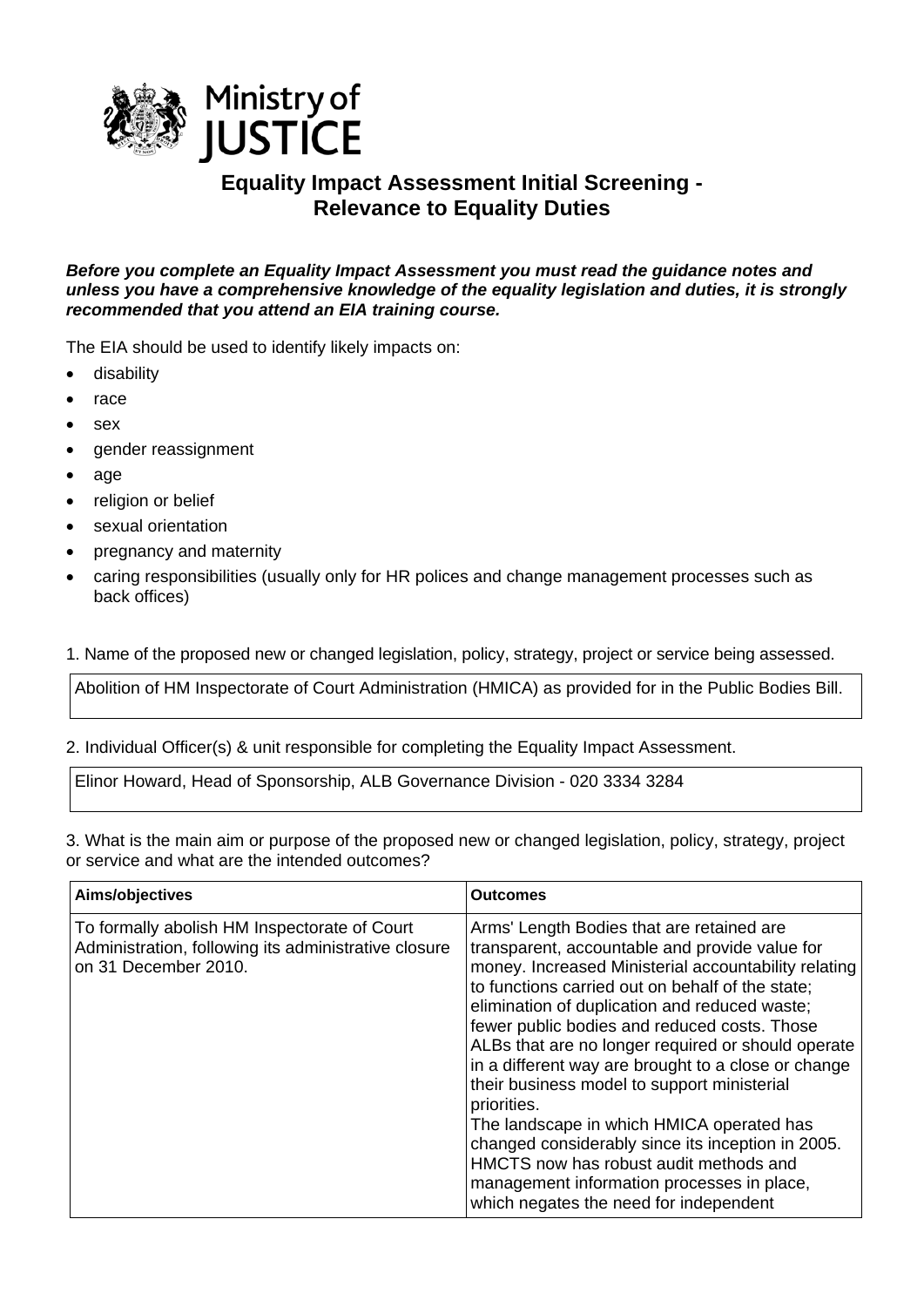| inspection. HMCTS is also subject to external audit<br>by the NAO, which can duplicate the work of<br>HMICA. |
|--------------------------------------------------------------------------------------------------------------|
| It was concluded that whilst it is important to                                                              |
| provide assurance that the systems within HMCTS<br>are robust and effective it is not necessary for          |
| purely administrative systems to be subject to                                                               |
| inspection by an independent body. We need to                                                                |
| focus resources on delivering frontline services.                                                            |
| The Government remains committed to joint                                                                    |
| inspection of the criminal justice system. It is                                                             |
| intended that secondary legislation will enable the                                                          |
| other Criminal Justice Inspectorates to inspect                                                              |
| HMCTS for the purposes of joint inspection.                                                                  |
| HMCTS continues to support the cross criminal                                                                |
| justice system inspection work and the CJS                                                                   |
| inspectors have committed to consulting HMCTS                                                                |
| on its future inspection programme to ensure that                                                            |
| the right links can be made.                                                                                 |
|                                                                                                              |

4. What existing sources of information will you use to help you identify the likely equality impacts on different groups of people?

*(For example statistics, survey results, complaints analysis, consultation documents, customer feedback, existing briefings, submissions or business reports, comparative policies from external sources and other Government Departments).* 

HMICA is now closed and all staff have found alternative posts or have chosen to leave the civil service through voluntary early departure or voluntary redundancy schemes. There is therefore no impact on staff arising from the legal abolition.

HMICA did not provide a service directly to court users. It is difficult to assess with any accuracy what indirect impact, if any, the closure of HMICA has had.

5. Are there gaps in information that make it difficult or impossible to form an opinion on how your proposals might affect different groups of people. If so what are the gaps in the information and how and when do you plan to collect additional information?

*Note this information will help you to identify potential equality stakeholders and specific issues that affect them - essential information if you are planning to consult as you can raise specific issues with particular groups as part of the consultation process. EIAs often pause at this stage while additional information is obtained.*

 In terms of the impact on court users, as discussed above, HMICA did not directly provide a service to court users, however their role did have an indirect impact through the assurance role they carried out on administrative processes. This assurance will be provided by internal processes within HMCTS, as well as continued scrutiny through National Audit Office studies, internal audit and occasional independent reports. It is intended that secondary legislation will enable the other Criminal Justice Inspectorates to inspect HMCTS for the purposes of joint inspection, and the function to inspect court custody areas will be transferred to HM Inspetorate of Prisons. Due to the nature of HMICA's functions, it is likely to be very difficult to reliably assess any indirect impact on court users and the impact is likely to be too diffuse to be measurable.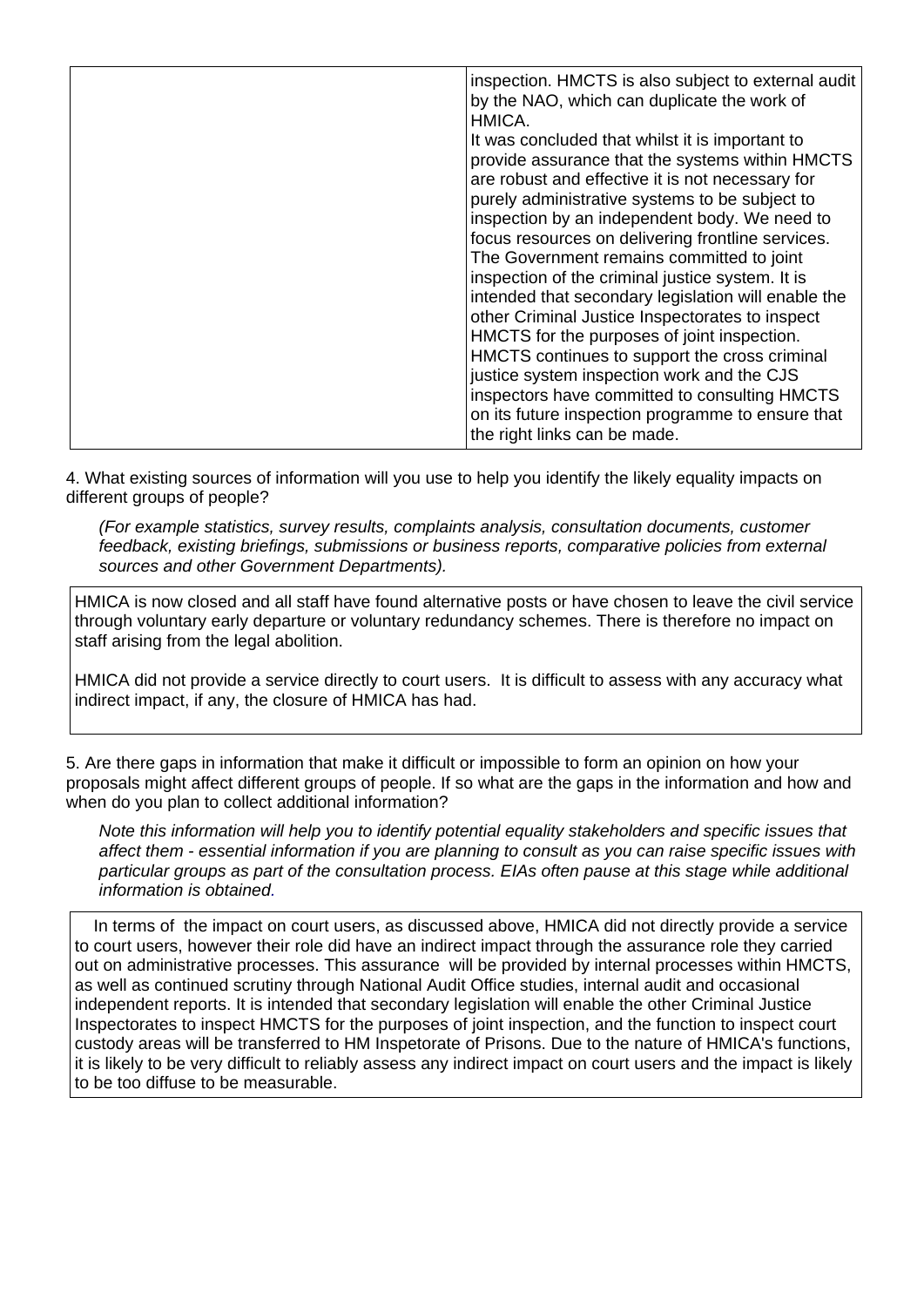6. Having analysed the initial and additional sources of information including feedback from consultation, is there any evidence that the proposed changes will have a **positive impact** on any of these different groups of people and/or promote equality of opportunity?

Please provide details of who benefits from the positive impacts and the evidence and analysis used to identify them.

No

7. Is there any feedback or evidence that additional work could be done to promote equality of opportunity?

If the answer is yes, please provide details of whether or not you plan to undertake this work. If not, please say why.

No

8. Is there any evidence that proposed changes will have **an adverse equality impact** on any of these different groups of people?

Please provide details of who the proposals affect, what the adverse impacts are and the evidence and analysis used to identify them.

No

9. Is there any evidence that the proposed changes have **no equality impacts**?

Please provide details of the evidence and analysis used to reach the conclusion that the proposed changes have no impact on any of these different groups of people.

As discussed above it is difficult to measure the impact the abolition of HMICA may have on court users. However, the Government is satisfied that alternative arrangements for scrutiny of administration within the courts are in place and so it is not considered that there will be adverse impact.

10. Is a full Equality Impact Assessment Required?  $\Box$  Yes  $\Box$  No  $\boxtimes$ 

If you answered 'No', please explain below why not?

NOTE - You will need to complete a full EIA if:

- the proposals are likely to have equality impacts and you will need to provide details about how the impacts will be mitigated or justified
- there are likely to be equality impacts plus negative public opinion or media coverage about the proposed changes
- you have missed an opportunity to promote equality of opportunity and need to provide further details of action that can be taken to remedy this

**If your proposed new or changed legislation, policy, strategy, project or service involves an Information and Communication Technology (ICT) system and you have identified equality impacts of that system, a focused full EIA for ICT specific impacts should be completed. The ICT Specific Impacts template is available from MoJ ICT or can be downloaded from the Intranet at: <http://intranet.justice.gsi.gov.uk/justice/equdiv/equal-impact.htm>, and should be referenced here.** 

The Government considers that appropriate alternative arrangements are in place for scrutiny of HMCTS. All HMICA staff have now been redeployed to alternative roles or have chosen to leave the civil service voluntarily.